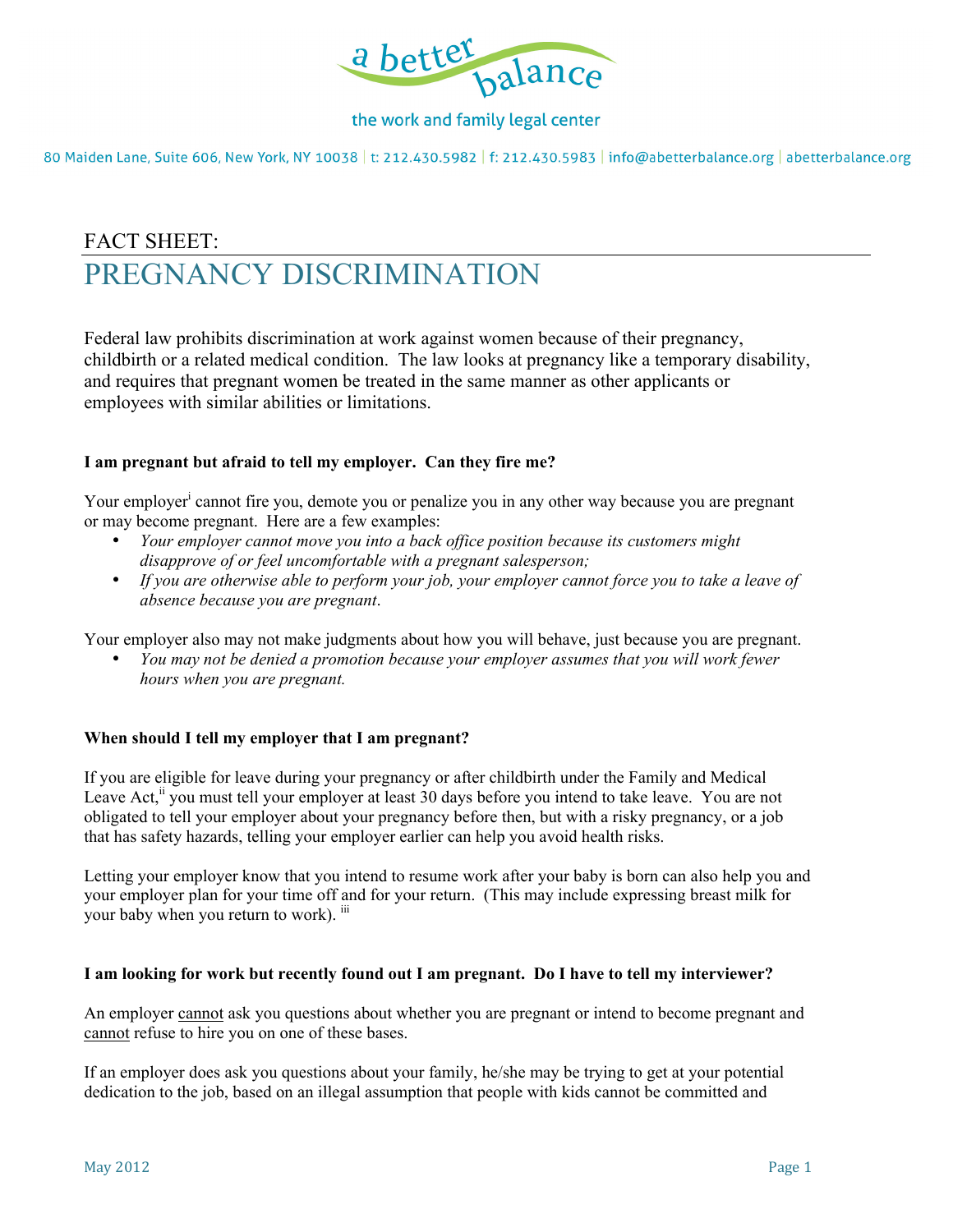

## the work and family legal center

80 Maiden Lane, Suite 606, New York, NY 10038 | t: 212.430.5982 | f: 212.430.5983 | info@abetterbalance.org | abetterbalance.org

effective workers. Try to address the underlying concern up front by highlighting your enthusiasm for and commitment to the position. This should ease the employer's concern while also signaling to him/her that you don't think the question is appropriate.

#### **What if I have to miss work because of morning sickness or a pre-natal appointment with my doctor?**

The law requires that your employer treat you just as it would other employees with temporary health disabilities. If you have to miss work because of your pregnancy, you must be treated the same as a coworker who misses work for a broken ankle or other medical condition. If your employer provides sick days, you must be allowed to use them for pregnancy-related absences. However, if your employer does not provide sick time or disability leave at all, it is not required to provide them to you for your pregnancy.

If you are eligible for leave under the Family and Medical Leave Act you may use that time off during your pregnancy for illness related to your pregnancy and for prenatal medical care. You need not be under the care of a doctor to qualify for time off for pregnancy-related sickness and you can take leave in smaller increments, as needed. Like all FMLA leave, however, you must give notice to your employer of your need for time off. Any FMLA leave taken during your pregnancy counts toward your total allotment of 12 weeks, and may reduce the amount of time you can take to bond with your baby once she is born.

### **What if I cannot perform certain parts of my job because of my pregnancy?**

Again, your employer must treat you the same as it would another employee who is temporarily unable to perform parts of his job. If your employer allows an employee who is recovering from heart surgery to modify tasks, perform alternative assignments, or take disability leave or leave without pay, you must be allowed to do the same.

If you suffer from a pregnancy-related condition that disables you, even temporarily, you may be entitled to some modifications of your work. The Americans with Disabilities Act covers certain pregnancyrelated complications, such as gestational diabetes,<sup>iv</sup> and guarantees the right to seek a "reasonable" accommodation" from your employer, e.g. some change to your workplace or work schedule that allows you to continue working despite your disability, such as letting you work from home. Such accommodations are required unless they impose an "undue hardship" on your employer's business.

#### **What if I have a miscarriage or decide to terminate my pregnancy?**

Your employer cannot discriminate against you because of your pregnancy or related medical conditions including miscarriage or abortion. However, in order for you to have a legal claim, you must be able to show that your employer knew you were pregnant and took negative action against you because of your pregnancy, miscarriage or decision to terminate your pregnancy. The law does not require your employer to provide health insurance for expenses arising from abortion, except when your life is in danger.